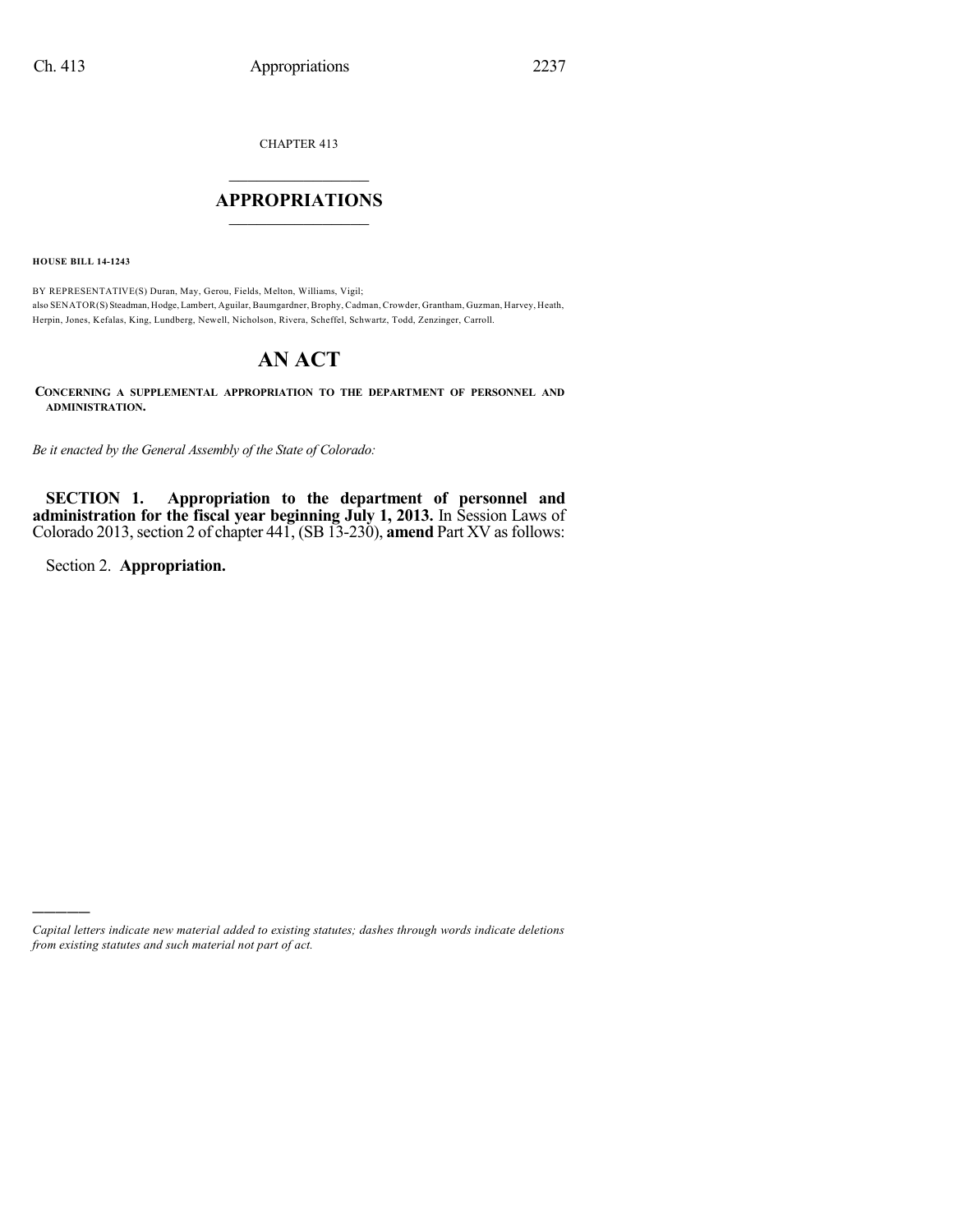|                           |       |                               | APPROPRIATION FROM                      |                      |                                |                                |  |
|---------------------------|-------|-------------------------------|-----------------------------------------|----------------------|--------------------------------|--------------------------------|--|
| ITEM &<br><b>SUBTOTAL</b> | TOTAL | <b>GENERAL</b><br><b>FUND</b> | GENERAL<br><b>FUND</b><br><b>EXEMPT</b> | CASH<br><b>FUNDS</b> | REAPPROPRIATED<br><b>FUNDS</b> | <b>FEDERAL</b><br><b>FUNDS</b> |  |
|                           |       |                               |                                         |                      |                                |                                |  |

# **PART XV DEPARTMENT OF PERSONNEL AND ADMINISTRATION**

### **(1) EXECUTIVE DIRECTOR'S OFFICE**

| (A) Department Administration    |           |         |                      |                        |
|----------------------------------|-----------|---------|----------------------|------------------------|
| <b>Personal Services</b>         | 1,587,245 |         | 15,648 <sup>a</sup>  | 1,571,597 <sup>b</sup> |
|                                  |           |         |                      | $(17.8$ FTE)           |
| Health, Life, and Dental         | 2,481,671 | 650,977 | $155,633^a$          | $1,675,061^b$          |
| Short-term Disability            | 38,335    | 13,036  | $2,867$ <sup>a</sup> | $22,432^b$             |
| S.B. 04-257 Amortization         |           |         |                      |                        |
| <b>Equalization Disbursement</b> | 732,739   | 244,685 | 56,004 <sup>a</sup>  | $432,050^{\rm b}$      |
| S.B. 06-235                      |           |         |                      |                        |
| Supplemental Amortization        |           |         |                      |                        |
| <b>Equalization Disbursement</b> | 660,716   | 220,112 | $50,559^{\circ}$     | $390,045^{\circ}$      |
| <b>Salary Survey</b>             | 664,921   | 136,518 | 83,711 <sup>a</sup>  | 444,692 <sup>b</sup>   |
| Merit Pay                        | 299,879   | 86,049  | $22,253^a$           | $191,577$ <sup>b</sup> |
| Shift Differential               | 47,088    |         |                      | 47.088 <sup>b</sup>    |
| Workers' Compensation            | 213,489   | 56,549  | $19,462^a$           | 137,478 <sup>b</sup>   |
| <b>Operating Expenses</b>        | 99,531    |         |                      | 99.531 <sup>b</sup>    |
| Legal Services                   |           |         |                      |                        |
| for $2,563$ hours                | 233,438   | 163,615 | 11,158 <sup>a</sup>  | 58,665 <sup>b</sup>    |
|                                  |           |         |                      |                        |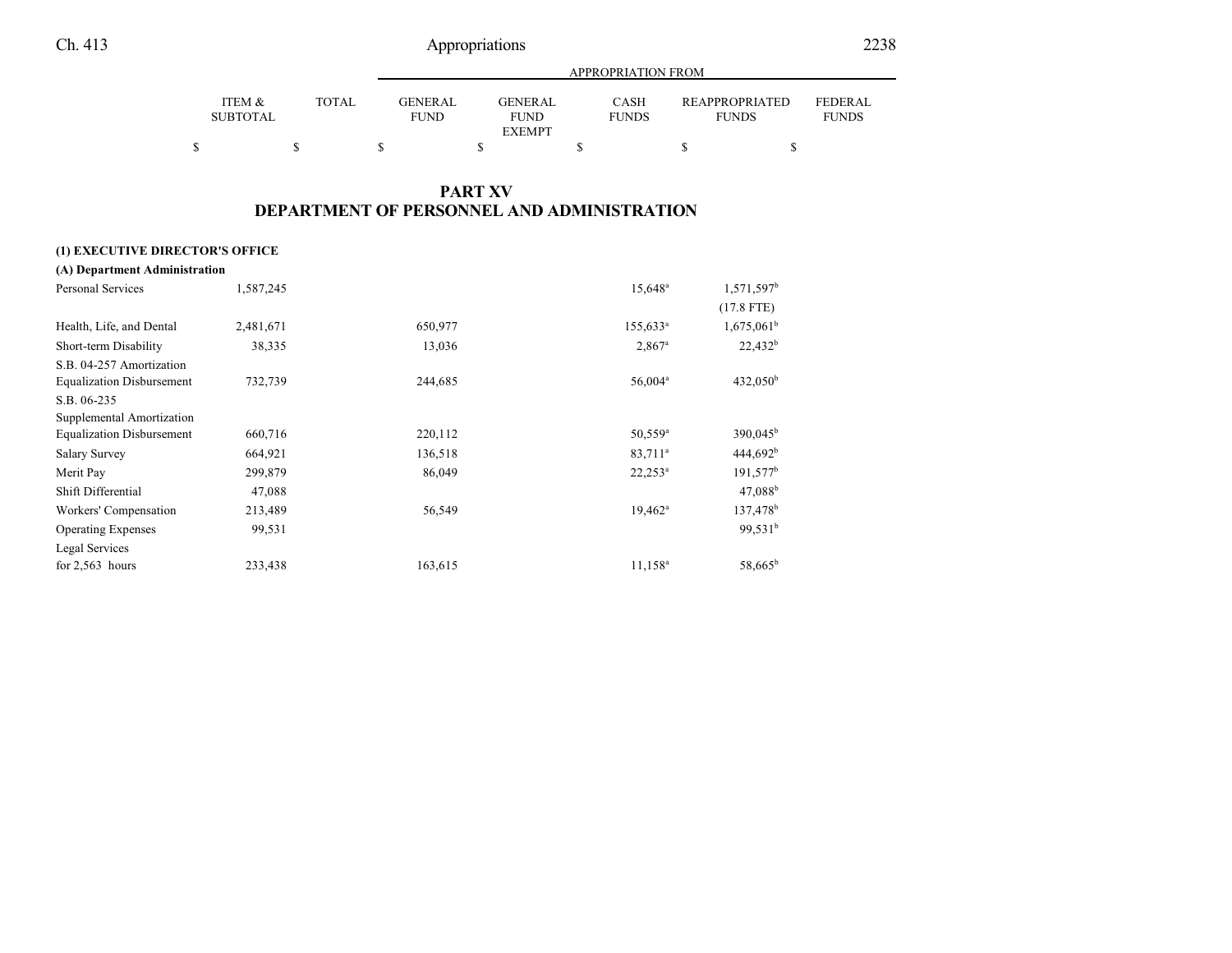| Administrative Law         |            |           |                        |                        |
|----------------------------|------------|-----------|------------------------|------------------------|
| Judge Services             | 6,236      |           | $6,124^{\circ}$        | 112 <sup>b</sup>       |
| Purchase of Services       |            |           |                        |                        |
| from Computer Center       | 1,689,638  | 438,816   | 55,478 <sup>a</sup>    | 1,195,344 <sup>b</sup> |
| Colorado State Network     | 268,501    | 71,120    | $24,478^{\circ}$       | $172,903^{\rm b}$      |
| Payment to Risk            |            |           |                        |                        |
| Management and             |            |           |                        |                        |
| <b>Property Funds</b>      | 566,716    | 150,110   | 51,661 <sup>a</sup>    | 364,945 <sup>b</sup>   |
| Vehicle Lease Payments     | 84,173     |           | $2,128^a$              | $82,045^{\rm b}$       |
| <b>Leased Space</b>        | 666,423    | 258,016   | 49,776 <sup>a</sup>    | 358,631 <sup>b</sup>   |
| Capitol Complex            |            |           |                        |                        |
| Leased Space               | 2,155,209  | 1,123,815 | $230,621$ <sup>a</sup> | 800,773 <sup>b</sup>   |
| Communications             |            |           |                        |                        |
| Services Payments          | 1,284      | 640       |                        | 644 <sup>b</sup>       |
| <b>COFRS</b> Modernization | 288,061    | 128,128   | $16,396^a$             | $143,537^b$            |
| Information                |            |           |                        |                        |
| <b>Technology Security</b> | 20,602     | 5,368     | 837 <sup>a</sup>       | 14,397 <sup>b</sup>    |
|                            | 12,805,895 |           |                        |                        |

<sup>a</sup> These amounts shall be from various sources of cash funds including, but not limited to, the Group Benefit Plans Reserve Fund created in Section 24-50-613 (1), C.R.S., the Supplier Database Cash Fund created in Section 24-102-202.5 (2) (a), C.R.S., and the Debt Collections Fund created in Section 24-30-202.4 (3) (e), C.R.S.

<sup>b</sup> Of these amounts, \$6,267,078 shall be from user fees from state agencies and \$1,936,469 shall be from statewide indirect cost recoveries from the Department of Personnel.

## **(B) Statewide Special Purpose**

(1) Colorado State Employees Assistance Program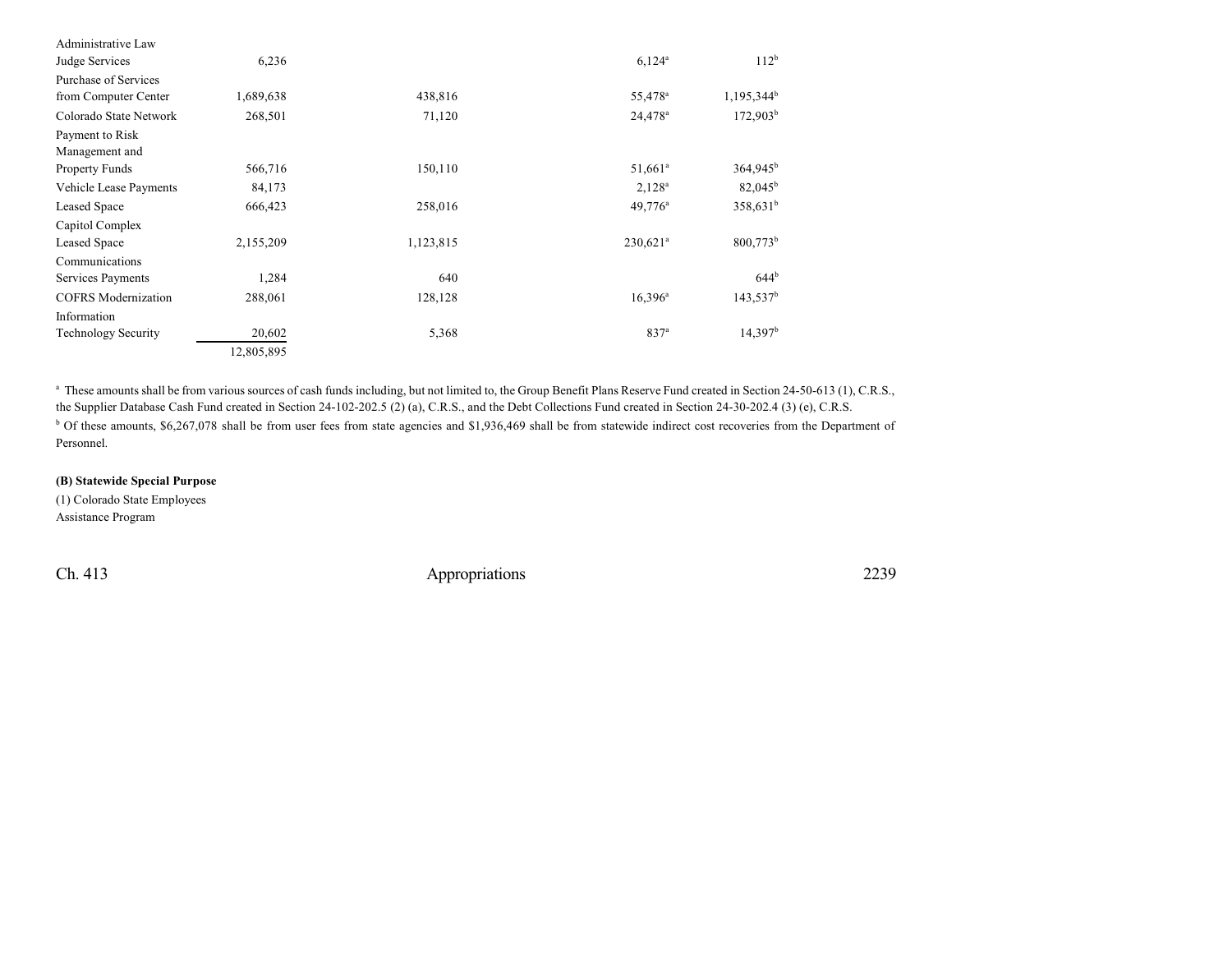|                                 |                           |              | <b>APPROPRIATION FROM</b>     |    |                                                |    |                      |                                |                                |
|---------------------------------|---------------------------|--------------|-------------------------------|----|------------------------------------------------|----|----------------------|--------------------------------|--------------------------------|
|                                 | ITEM &<br><b>SUBTOTAL</b> | <b>TOTAL</b> | <b>GENERAL</b><br><b>FUND</b> |    | <b>GENERAL</b><br><b>FUND</b><br><b>EXEMPT</b> |    | CASH<br><b>FUNDS</b> | REAPPROPRIATED<br><b>FUNDS</b> | <b>FEDERAL</b><br><b>FUNDS</b> |
|                                 | \$                        | \$           | \$                            | \$ |                                                | \$ |                      | \$<br>\$                       |                                |
| Personal Services               | 715,500                   |              |                               |    |                                                |    |                      |                                |                                |
|                                 | $(11.0$ FTE)              |              |                               |    |                                                |    |                      |                                |                                |
| <b>Operating Expenses</b>       | 53,794                    |              |                               |    |                                                |    |                      |                                |                                |
| <b>Indirect Cost Assessment</b> | 110,018                   |              |                               |    |                                                |    |                      |                                |                                |
|                                 | 879,312                   |              |                               |    |                                                |    |                      | 879,312 <sup>a</sup>           |                                |

<sup>a</sup> This amount shall be set forth by the Department in the program procedures adopted pursuant to Section 24-50-604 (1) (k) (IV), C.R.S., and may include, but need not be limited to, funds from the Group Benefit Plans Reserve Fund created in Section 24-50-613 (1), C.R.S., the Risk Management Fund created in Section 24-30-1510 (1) (a), C.R.S., and interest derived from the investment of said funds.

| $(2)$ Office of the         |              |             |                   |                  |
|-----------------------------|--------------|-------------|-------------------|------------------|
| <b>State Architect</b>      | 467,005      | 467,005     |                   |                  |
|                             |              | $(5.0$ FTE) |                   |                  |
| (3) Colorado State Archives |              |             |                   |                  |
| Personal Services           | 588,111      | 405,594     | $153,446^{\circ}$ | $29,071^{\rm b}$ |
|                             | 614,396      | 431,879     |                   |                  |
|                             | $(9.9$ FTE)  |             |                   |                  |
|                             | $(10.4$ FTE) |             |                   |                  |
| <b>Operating Expenses</b>   | 62,447       | 62,447      |                   |                  |
|                             | 125,822      | 125,822     |                   |                  |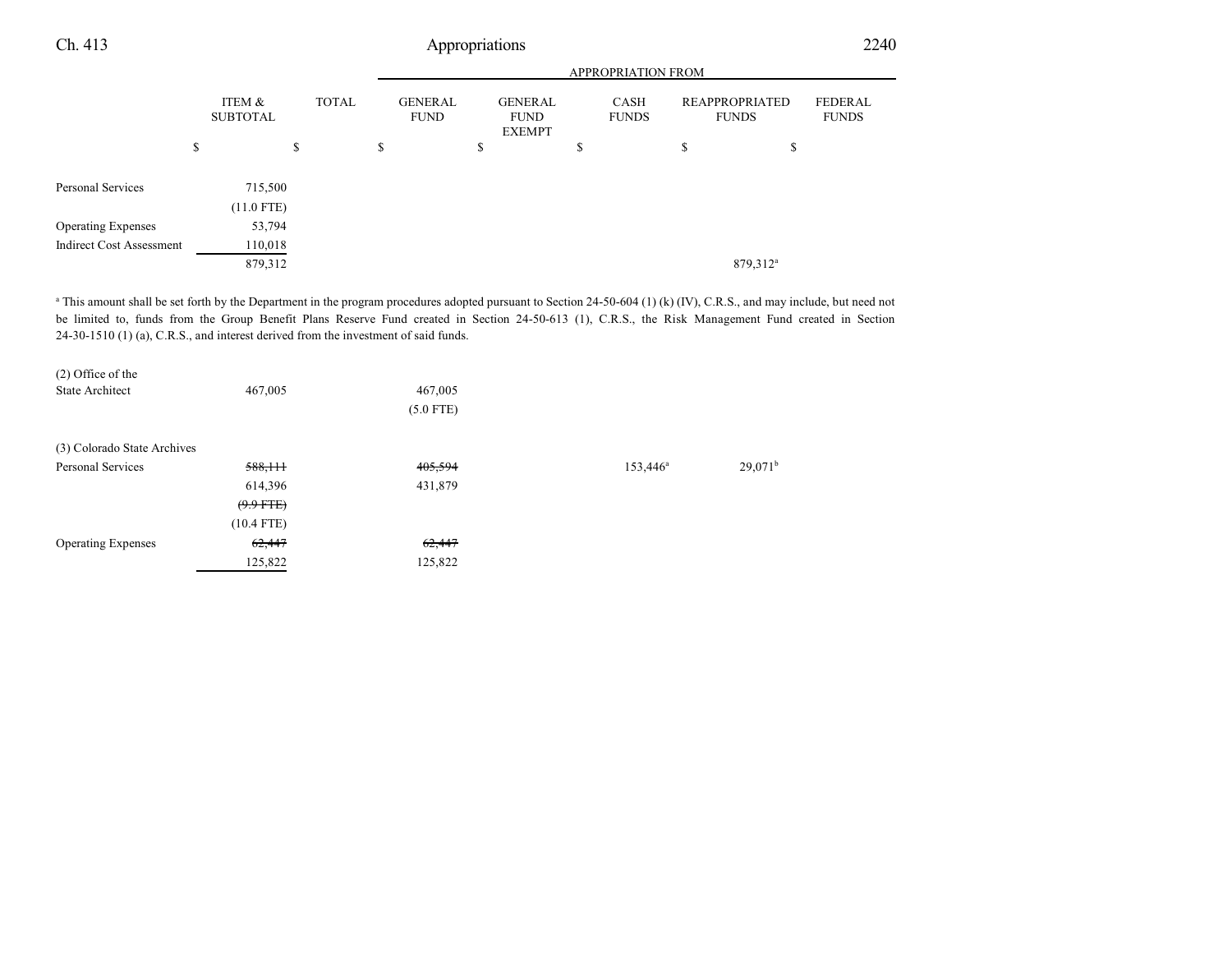### 650,558

740,218

<sup>a</sup> This amount shall be from user fees from non-state agencies.

<sup>b</sup> This amount shall be from user fees from state agencies.

(4) Other Statewide Special Purpose

| <b>Test Facility Lease</b> | 119.842 |        | $119.842^a$ |
|----------------------------|---------|--------|-------------|
| <b>Employment Security</b> |         |        |             |
| <b>Contract Payment</b>    | 20,000  | 11.264 | $8.736^b$   |
|                            | 139.842 |        |             |

<sup>a</sup> This amount shall be from statewide indirect cost recoveries from the Department of Personnel.

<sup>b</sup> This amount shall be from fees from user agencies based on historical utilization.

14,942,612 15,032,272

### **(2) DIVISION OF HUMAN RESOURCES**

### **(A) Human Resource Services**

| $(11)$ Human Resource Services |              |                |                        |
|--------------------------------|--------------|----------------|------------------------|
| (1) State Agency Services      |              |                |                        |
| Personal Services              | 1,617,780    |                |                        |
|                                | $(19.2$ FTE) |                |                        |
| <b>Operating Expenses</b>      | 88,496       |                |                        |
| Employee                       |              |                |                        |
| <b>Engagement Survey</b>       | 215,000      |                |                        |
|                                | 1,921,276    | 215,000        | 1,706,276 <sup>a</sup> |
| Ch. 413                        |              | Appropriations | 2241                   |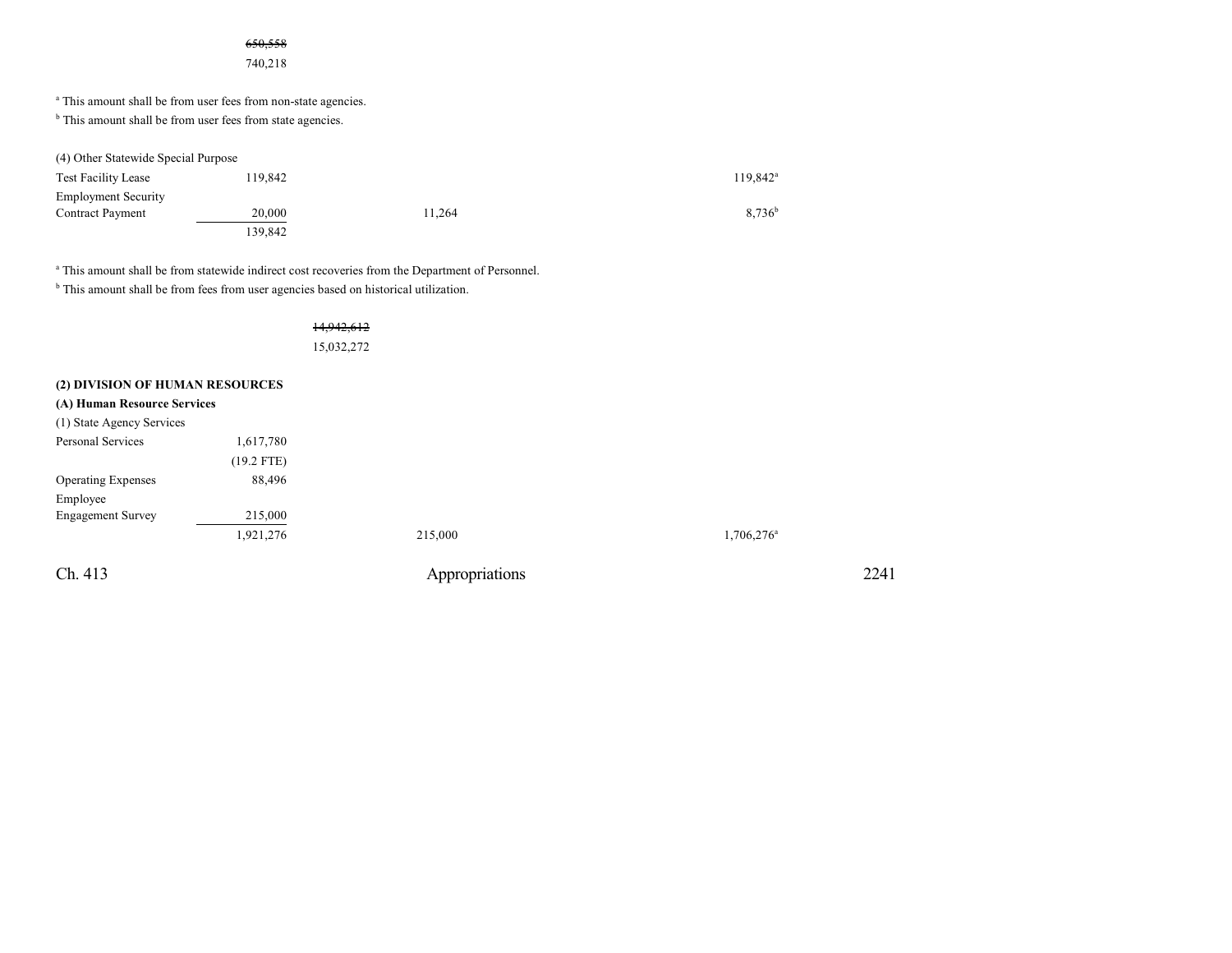|                                      |              | APPROPRIATION FROM      |                               |                      |                                       |                                |
|--------------------------------------|--------------|-------------------------|-------------------------------|----------------------|---------------------------------------|--------------------------------|
| <b>ITEM &amp;</b><br><b>SUBTOTAL</b> | <b>TOTAL</b> | GENER AL<br><b>FUND</b> | <b>GENERAL</b><br><b>FUND</b> | CASH<br><b>FUNDS</b> | <b>REAPPROPRIATED</b><br><b>FUNDS</b> | <b>FEDERAL</b><br><b>FUNDS</b> |
|                                      |              |                         | <b>EXEMPT</b>                 |                      |                                       |                                |
|                                      |              |                         |                               |                      |                                       |                                |

a Of this amount, \$873,674 shall be from statewide indirect cost recoveries from the Department of Labor and Employment, \$725,590 shall be from statewide indirect cost recoveries from the Department of Personnel, and \$107,012 shall be from statewide indirect cost recoveries from the Department of State.

| (2) Training Services     |         |                     |                      |
|---------------------------|---------|---------------------|----------------------|
| Personal Services         | 596,152 | 33,417 <sup>a</sup> | 562,735 <sup>b</sup> |
|                           |         |                     | $(4.0$ FTE)          |
| <b>Operating Expenses</b> | 80,542  | $6,888^{\rm a}$     | $73,654^b$           |
| Indirect Cost Assessment  | 4.552   |                     | $4.552^{b}$          |
|                           | 681,246 |                     |                      |

a These amounts shall be from training revenue from non-state agencies and institutions of higher education.

<sup>b</sup> These amounts shall be from training revenue from state agencies.

#### **(B) Employee Benefits Services**

| Personal Services         | 778,013 | $778.013^{\circ}$   |
|---------------------------|---------|---------------------|
|                           |         | $(12.0$ FTE)        |
| <b>Operating Expenses</b> | 58.324  | 58.324 <sup>a</sup> |
| <b>Utilization Review</b> | 40,000  | $40.000^{\rm a}$    |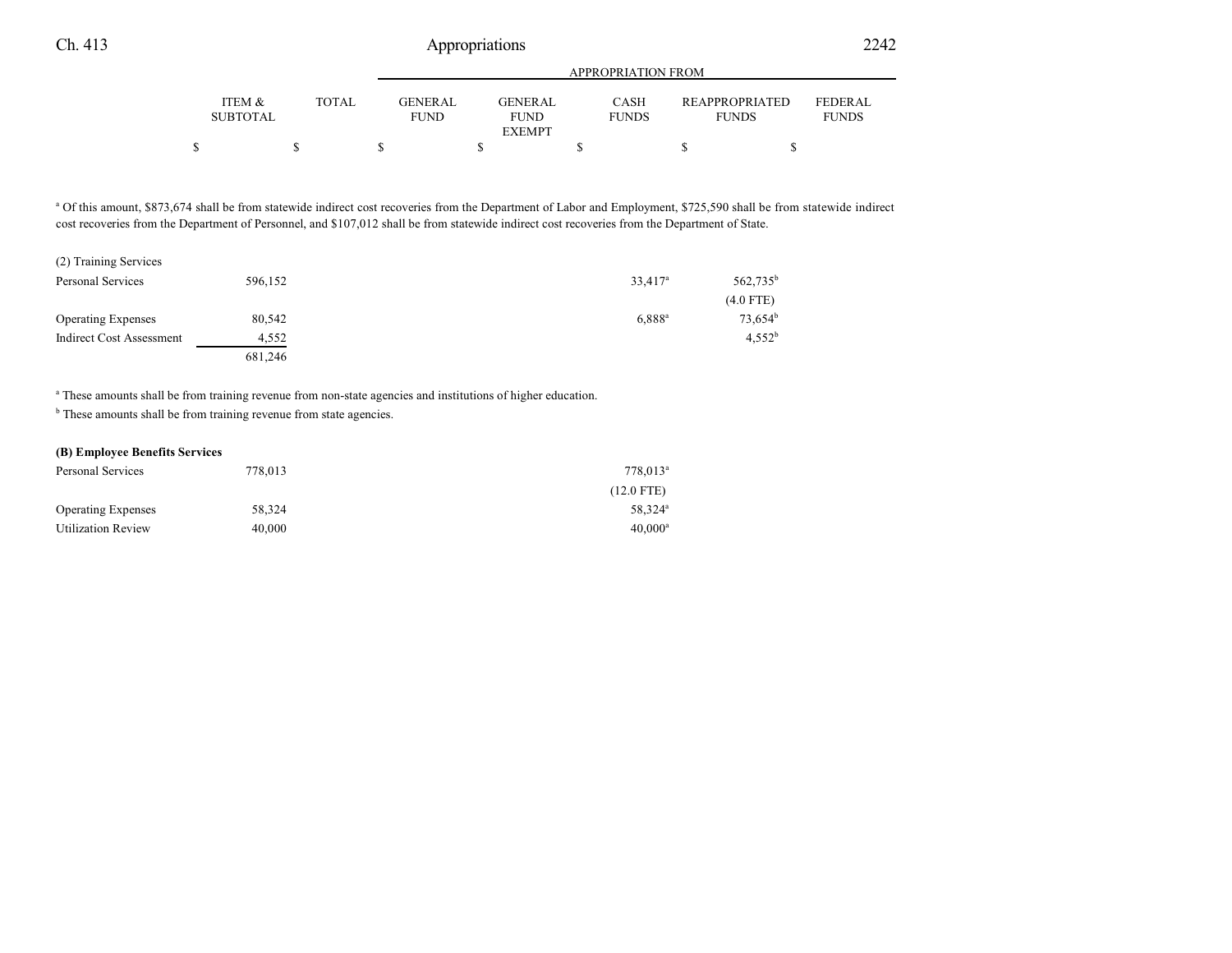| H.B. 07-1335             |           |                             |
|--------------------------|-----------|-----------------------------|
| Supplemental State       |           |                             |
| <b>Contribution Fund</b> | 1.273.980 | $1,273,980(1)$ <sup>b</sup> |
| Indirect Cost Assessment | 60.236    | $60.236^{\rm a}$            |
|                          | 2.210.553 |                             |

a These amounts shall be from the Group Benefit Plans Reserve Fund created in Section 24-50-613 (1), C.R.S.

<sup>b</sup> This amount shall be from the Supplemental State Contribution Fund created in Section 24-50-609 (5), C.R.S. Moneys in the Supplemental State Contribution Fund are continuously appropriated and are included for informational purposes only.

### **(C) Risk Management Services**

| (1) Risk Management Program Administrative Cost |           |           |                      |
|-------------------------------------------------|-----------|-----------|----------------------|
| <b>Personal Services</b>                        | 753,646   |           | 753,646 <sup>a</sup> |
|                                                 |           |           | $(11.5$ FTE)         |
| <b>Operating Expenses</b>                       | 68,427    |           | 68,427 <sup>a</sup>  |
| Actuarial and                                   |           |           |                      |
| <b>Broker Services</b>                          | 326,516   |           | $326,516^a$          |
| Risk Management                                 |           |           |                      |
| <b>Information System</b>                       | 137,448   |           | 137,448 <sup>a</sup> |
| <b>Additional Payments</b>                      |           |           |                      |
| from Recommendation                             |           |           |                      |
| by the State Claims Board                       |           |           |                      |
| Pursuant to Section                             |           |           |                      |
| $24-10-114(5)$ (b), C.R.S.                      | 2,835,738 | 2,835,738 |                      |
|                                                 | 4,902,256 | 4,902,256 |                      |
| <b>Indirect Cost Assessment</b>                 | 42,010    |           | $42,010^a$           |
|                                                 | 4,163,785 |           |                      |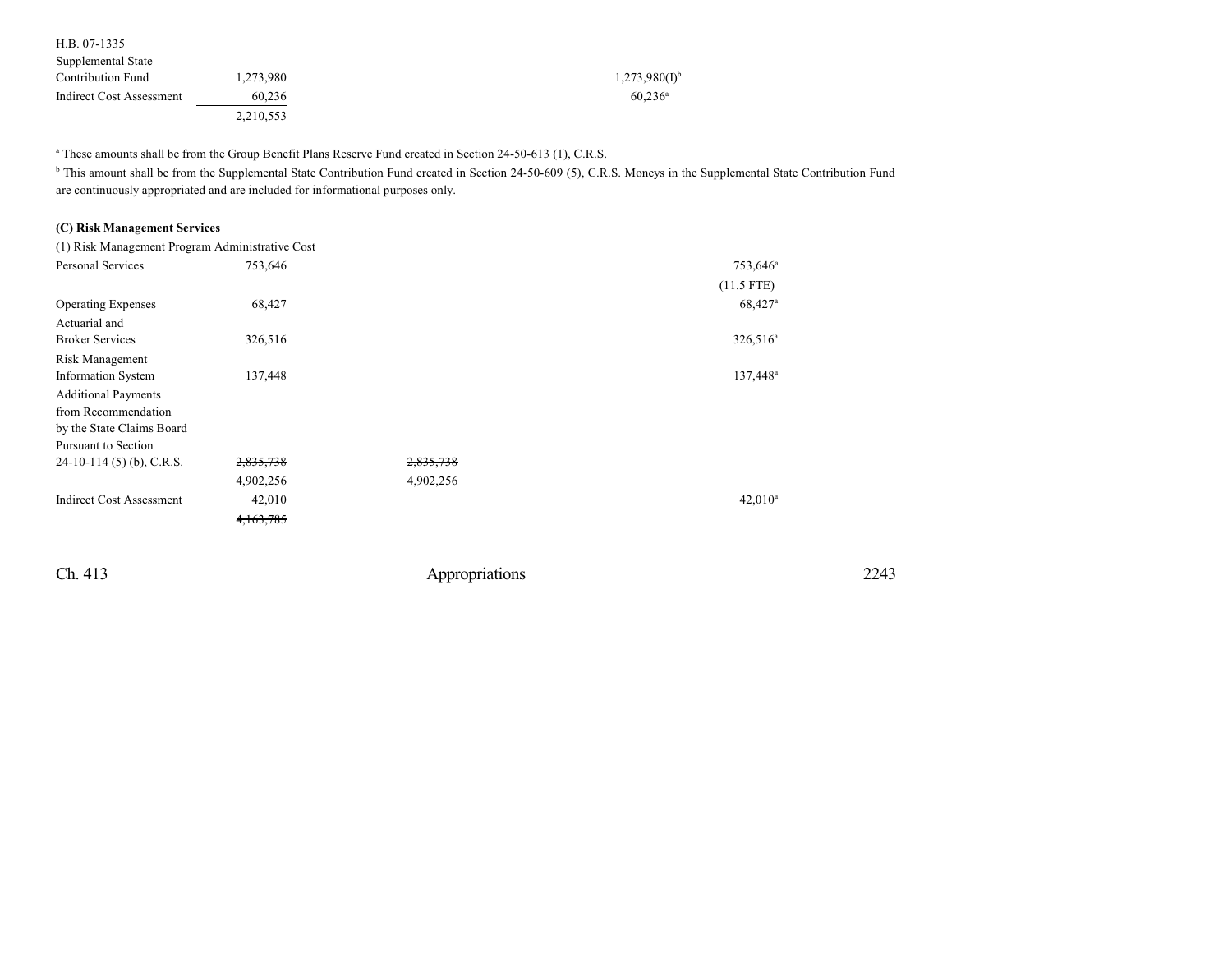|                                 |                                                                                                                                    |              | <b>APPROPRIATION FROM</b>     |                                                |                             |                                                                                                                                                                                                                                                                                                                                                |                         |  |  |  |
|---------------------------------|------------------------------------------------------------------------------------------------------------------------------------|--------------|-------------------------------|------------------------------------------------|-----------------------------|------------------------------------------------------------------------------------------------------------------------------------------------------------------------------------------------------------------------------------------------------------------------------------------------------------------------------------------------|-------------------------|--|--|--|
|                                 | ITEM &<br><b>SUBTOTAL</b>                                                                                                          | <b>TOTAL</b> | <b>GENERAL</b><br><b>FUND</b> | <b>GENERAL</b><br><b>FUND</b><br><b>EXEMPT</b> | <b>CASH</b><br><b>FUNDS</b> | <b>REAPPROPRIATED</b><br><b>FUNDS</b>                                                                                                                                                                                                                                                                                                          | FEDERAL<br><b>FUNDS</b> |  |  |  |
|                                 | \$                                                                                                                                 | \$           | \$                            | \$                                             | \$                          | \$<br>\$                                                                                                                                                                                                                                                                                                                                       |                         |  |  |  |
|                                 | 6,230,303                                                                                                                          |              |                               |                                                |                             |                                                                                                                                                                                                                                                                                                                                                |                         |  |  |  |
|                                 | 24-30-1510.5 (1) (a), C.R.S., and the State Employee Workers' Compensation Account created in Section 24-30-1510.7 (1) (a), C.R.S. |              |                               |                                                |                             | <sup>a</sup> These amounts shall be from the Risk Management Fund created in Section 24-30-1510 (1) (a), C.R.S., the Self-Insured Property Fund created in Section                                                                                                                                                                             |                         |  |  |  |
| (2) Liability                   |                                                                                                                                    |              |                               |                                                |                             |                                                                                                                                                                                                                                                                                                                                                |                         |  |  |  |
| Liability Claims                | 4,584,689                                                                                                                          |              |                               |                                                |                             |                                                                                                                                                                                                                                                                                                                                                |                         |  |  |  |
| <b>Liability Excess Policy</b>  | 299,151                                                                                                                            |              |                               |                                                |                             |                                                                                                                                                                                                                                                                                                                                                |                         |  |  |  |
| <b>Liability Legal Services</b> | 3,056,460<br>7,940,300                                                                                                             |              |                               |                                                |                             | $7,940,300(1)^a$                                                                                                                                                                                                                                                                                                                               |                         |  |  |  |
|                                 |                                                                                                                                    |              |                               |                                                |                             |                                                                                                                                                                                                                                                                                                                                                |                         |  |  |  |
| $24-30-1510$ (1) (a), C.R.S.    |                                                                                                                                    |              |                               |                                                |                             | <sup>a</sup> This amount shall be from appropriations to other state agencies for the Risk Management Fund created in Section 24-30-1510 (1) (a), C.R.S. Moneys in this fund are<br>continuously appropriated for purposes other than the direct and indirect administrative costs of operating the risk management system pursuant to Section |                         |  |  |  |

| (3) Property                |           |                  |
|-----------------------------|-----------|------------------|
| <b>Property Policies</b>    | 5,074,822 |                  |
| <b>Property Deductibles</b> |           |                  |
| and Payouts                 | 2,909,193 |                  |
|                             | 7,984,015 | $7,984,015(I)^3$ |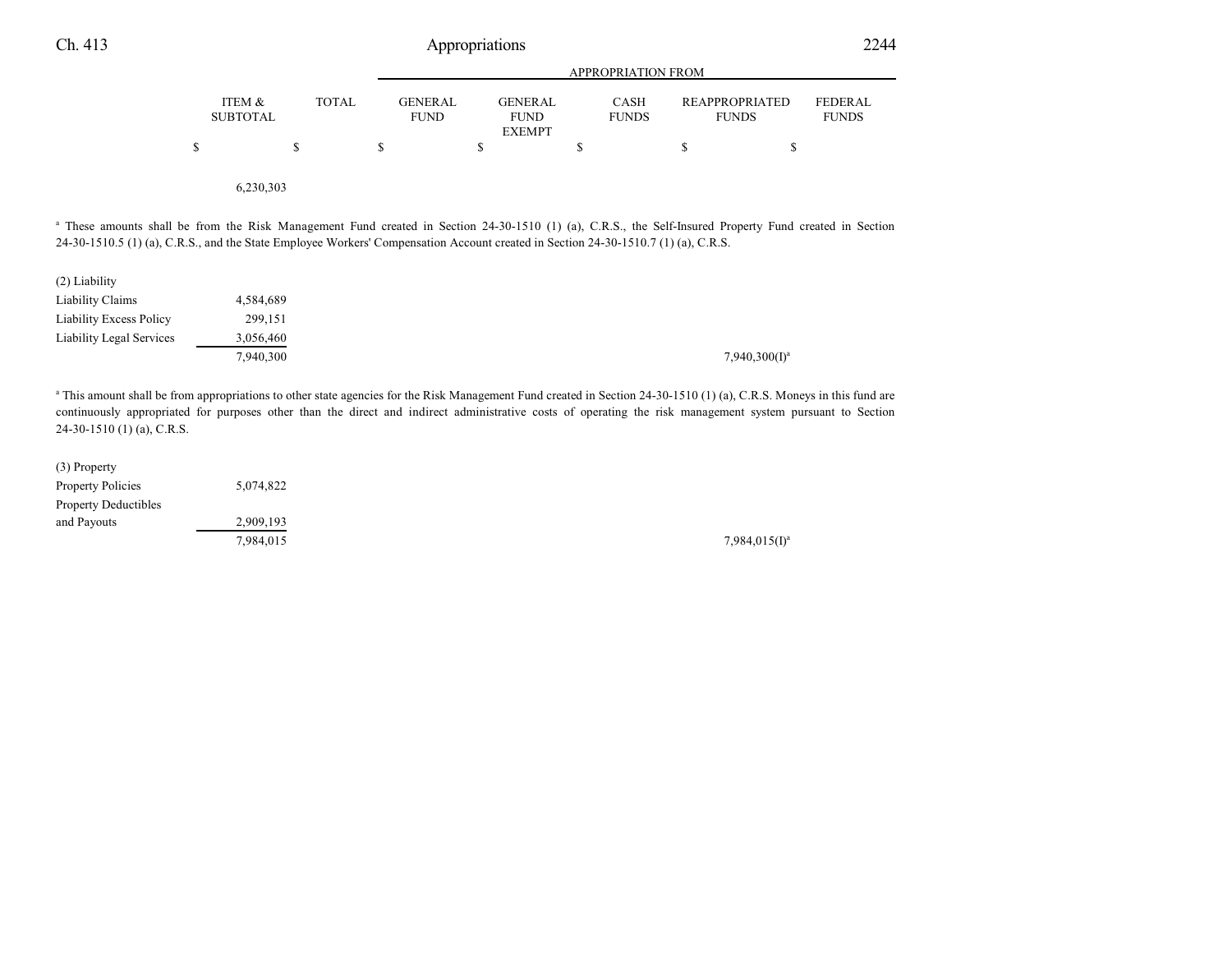<sup>a</sup> This amount shall be from appropriations to other state agencies for the Self-Insured Property Fund created in Section 24-30-1510.5 (1) (a), C.R.S. Moneys in this fund are continuously appropriated for purposes other than the direct and indirect administrative costs of operating the risk management system pursuant to Section 24-30-1510.5 (1) (a), C.R.S.

| (4) Workers'                |            |
|-----------------------------|------------|
| Compensation <sup>55a</sup> |            |
| Workers'                    |            |
| Compensation Claims         | 36,883,838 |
| Workers' Compensation       |            |
| TPA Fees and Loss Control   | 2,200,000  |
| Workers' Compensation       |            |
| <b>Excess Policy</b>        | 951,893    |
| Workers' Compensation       |            |
| Legal Services              | 1,085,089  |
|                             | 41,120,820 |

<sup>a</sup> This amount shall be from appropriations to other state agencies for the State Employee Workers' Compensation Account created in Section 24-30-1510.7 (1) (a), C.R.S.

| 12 I.S<br>c.<br>$\overline{\phantom{a}}$ |
|------------------------------------------|
|                                          |
| 58.088.5.                                |

#### **(3) CONSTITUTIONALLY INDEPENDENT ENTITIES**

| (A) Personnel Board       |             |                |                    |      |
|---------------------------|-------------|----------------|--------------------|------|
| Personal Services         | 473,603     | 472,425        | 1,178 <sup>a</sup> |      |
|                           | $(4.8$ FTE) |                |                    |      |
| <b>Operating Expenses</b> | 20,505      | 20,505         |                    |      |
| Ch. 413                   |             | Appropriations |                    | 2245 |
|                           |             |                |                    |      |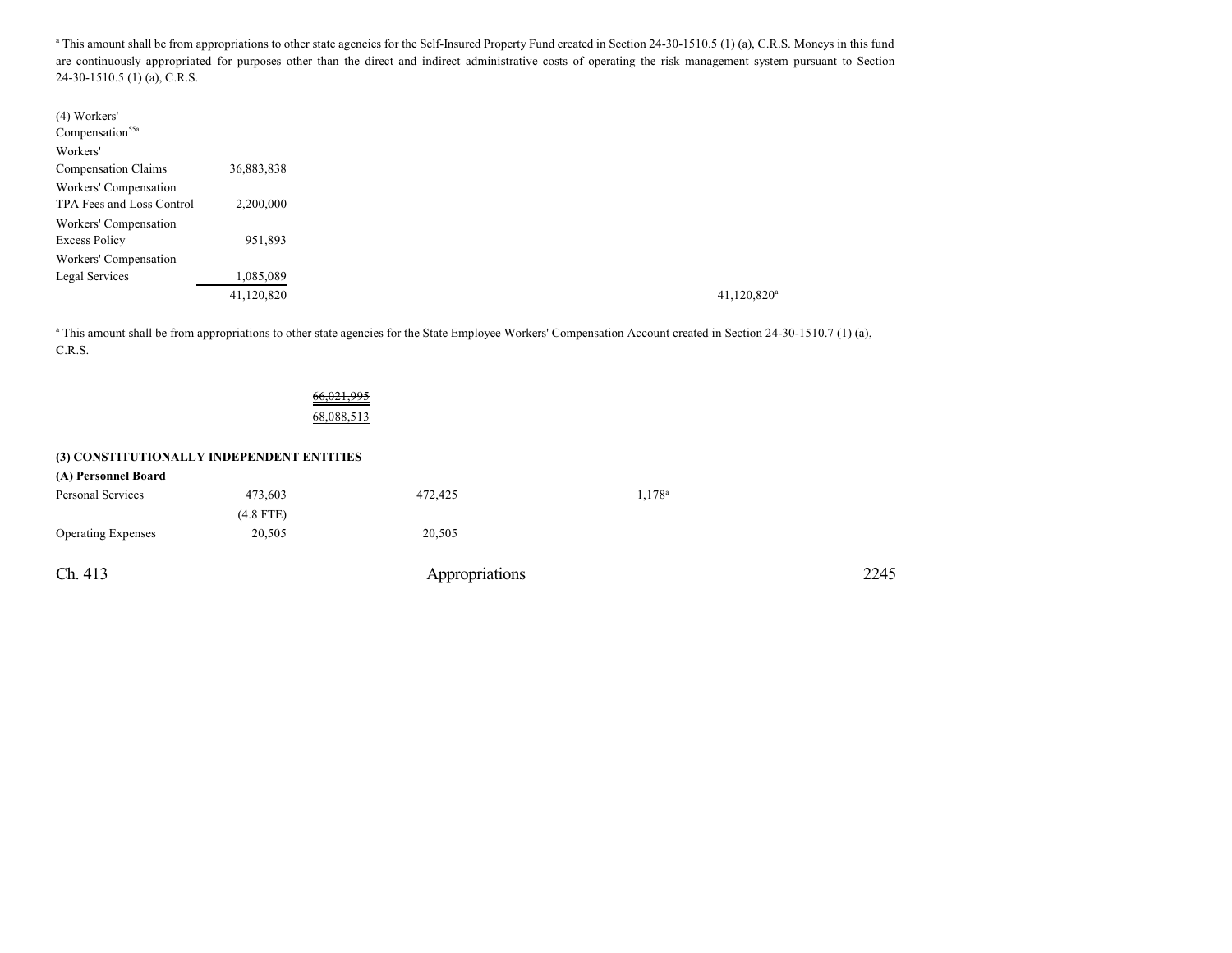| Ch. 413                                                                                                     |                           |         |              | Appropriations                |                                                |                      |                                       | 2246                           |
|-------------------------------------------------------------------------------------------------------------|---------------------------|---------|--------------|-------------------------------|------------------------------------------------|----------------------|---------------------------------------|--------------------------------|
|                                                                                                             |                           |         |              |                               |                                                | APPROPRIATION FROM   |                                       |                                |
|                                                                                                             | ITEM &<br><b>SUBTOTAL</b> |         | <b>TOTAL</b> | <b>GENERAL</b><br><b>FUND</b> | <b>GENERAL</b><br><b>FUND</b><br><b>EXEMPT</b> | CASH<br><b>FUNDS</b> | <b>REAPPROPRIATED</b><br><b>FUNDS</b> | <b>FEDERAL</b><br><b>FUNDS</b> |
|                                                                                                             | \$                        | \$      | \$           |                               | \$                                             | \$                   | \$<br>\$                              |                                |
| Legal Services<br>for 330 hours                                                                             |                           | 30,056  | 524,164      | 30,056                        |                                                |                      |                                       |                                |
| <sup>a</sup> This amount shall be from receipts collected for copies of information and case documentation. |                           |         |              |                               |                                                |                      |                                       |                                |
| (4) CENTRAL<br><b>SERVICES</b>                                                                              |                           |         |              |                               |                                                |                      |                                       |                                |
| (A) Administration                                                                                          |                           |         |              |                               |                                                |                      |                                       |                                |
| Personal Services                                                                                           |                           | 649,250 |              |                               |                                                |                      |                                       |                                |
|                                                                                                             | $(8.0$ FTE)               |         |              |                               |                                                |                      |                                       |                                |
| <b>Operating Expenses</b>                                                                                   |                           | 58,445  |              |                               |                                                |                      |                                       |                                |
| <b>Indirect Cost Assessment</b>                                                                             |                           | 51,840  |              |                               |                                                |                      |                                       |                                |
|                                                                                                             |                           | 759,535 |              |                               |                                                |                      | 759,535 <sup>a</sup>                  |                                |
|                                                                                                             |                           |         |              |                               |                                                |                      |                                       |                                |

<sup>a</sup> This amount shall be from fees from user agencies deposited in the Department of Personnel Revolving Fund created in Section 24-30-1108 (1), C.R.S., and the Motor Fleet Management Fund created in Section 24-30-1115 (1), C.R.S.

Personal Services 5,898,212

 $133,509^{\rm a}$ 5,764,703 b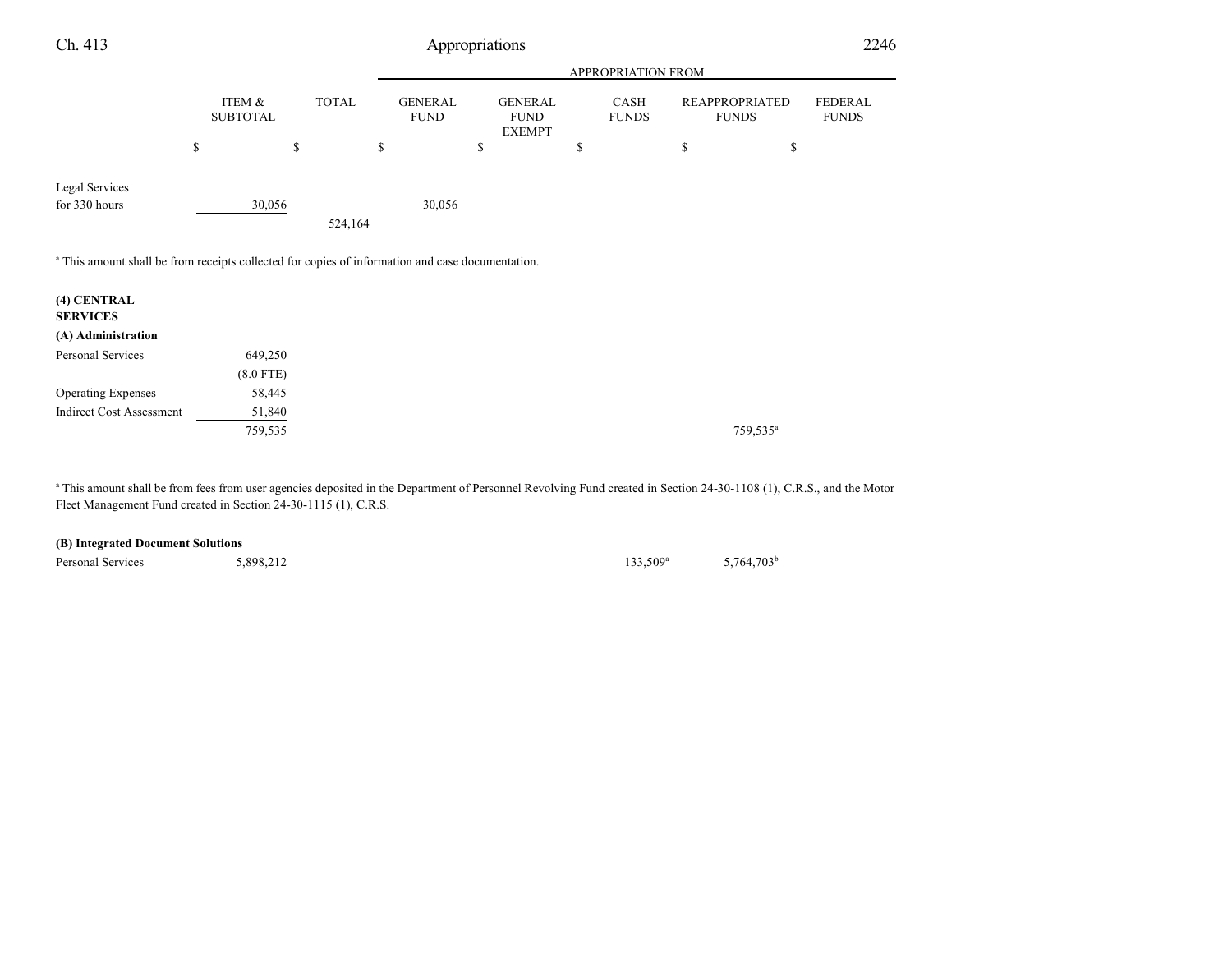|                                 |            |        |                      | $(106.4$ FTE)        |
|---------------------------------|------------|--------|----------------------|----------------------|
| Personal Services               |            |        |                      |                      |
| Contingency Funds               | 468,656    |        | $8,106^a$            | 460,550 <sup>b</sup> |
| <b>Operating Expenses</b>       | 12,507,407 |        | 971,105 <sup>a</sup> | $11,536,302^b$       |
| <b>Operating Expenses</b>       |            |        |                      |                      |
| Contingency Funds               | 700,365    |        | $9,506^a$            | 690,859 <sup>b</sup> |
| <b>Utilities</b>                | 69,000     |        |                      | 69,000 <sup>b</sup>  |
| Mail Equipment Purchase         | 223,754    | 46,130 |                      | $177,624^b$          |
| Address Confidentiality         |            |        |                      |                      |
| Program                         | 128,823    |        | 128,823 <sup>c</sup> |                      |
|                                 |            |        | $(2.0$ FTE)          |                      |
| <b>Indirect Cost Assessment</b> | 384,732    |        |                      | 384,732 <sup>b</sup> |
|                                 | 20,380,949 |        |                      |                      |

<sup>a</sup> These amounts shall be from user fees from non-state agencies.

<sup>b</sup> These amounts shall be from fees from user agencies deposited in the Department of Personnel Revolving Fund created in Section 24-30-1108 (1), C.R.S.

This amount shall be from offender fees deposited to the Address Confidentiality Program Surcharge Fund created in Section 24-30-2114 (4) (a), C.R.S.

## **(C) Fleet Management Program and Motor Pool Services**

| Personal Services          | 737,783      |  |
|----------------------------|--------------|--|
|                            | $(14.0$ FTE) |  |
| <b>Operating Expenses</b>  | 214,271      |  |
| Fuel and                   |              |  |
| <b>Automotive Supplies</b> | 25,514,293   |  |
| Vehicle Replacement        |              |  |
| Lease, Purchase or         |              |  |
| Lease/Purchase             |              |  |
|                            |              |  |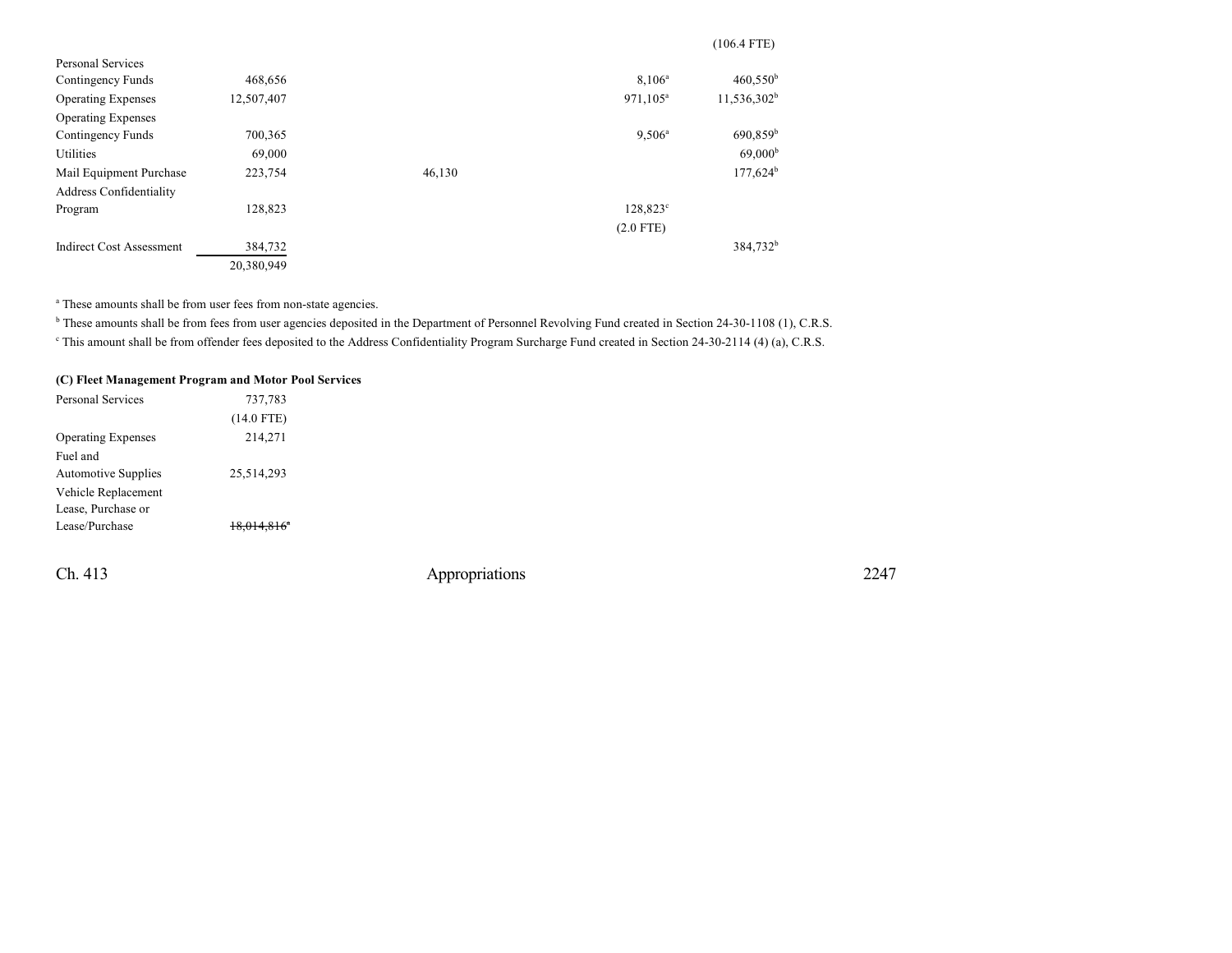|                                 |    |                                                       |    |  | <b>APPROPRIATION FROM</b> |              |                               |  |         |                                                |    |                                             |                                |  |                         |
|---------------------------------|----|-------------------------------------------------------|----|--|---------------------------|--------------|-------------------------------|--|---------|------------------------------------------------|----|---------------------------------------------|--------------------------------|--|-------------------------|
|                                 |    | ITEM &<br><b>SUBTOTAL</b>                             |    |  |                           | <b>TOTAL</b> | <b>GENERAL</b><br><b>FUND</b> |  |         | <b>GENERAL</b><br><b>FUND</b><br><b>EXEMPT</b> |    | CASH<br><b>FUNDS</b>                        | REAPPROPRIATED<br><b>FUNDS</b> |  | FEDERAL<br><b>FUNDS</b> |
|                                 | \$ |                                                       | \$ |  | \$                        |              | ъ                             |  | ch<br>Φ |                                                | \$ | ¢<br>Ф                                      |                                |  |                         |
| <b>Indirect Cost Assessment</b> |    | $18,032,956^a$<br>364,528<br>44,845,691<br>44,863,831 |    |  |                           |              |                               |  |         |                                                |    | $44,845,691$ <sup>b</sup><br>$44,863,831^b$ |                                |  |                         |

<sup>a</sup> Pursuant to Section 24-82-801 (2), C.R.S., the Department of Personnel and Administration is authorized to enter into a lease-purchase agreement for the approved FY 2013-14 vehicle replacements and additions. The lease-purchase agreement shall be for a period of up to ten years and shall not exceed an amount over \$22,000,000 \$24,000,000.

<sup>b</sup> This amount shall be from fees from user agencies deposited in the Motor Fleet Management Fund created in Section 24-30-1115 (1), C.R.S.

### **(D) Facilities Maintenance –**

| Capitol Complex                 |              |
|---------------------------------|--------------|
| Personal Services               | 2,803,256    |
|                                 | $(55.2$ FTE) |
| <b>Operating Expenses</b>       | 2,696,625    |
| Capitol Complex Repairs         | 56,520       |
| Capitol Complex Security        | 385,384      |
| Utilities                       | 4,900,852    |
| <b>Indirect Cost Assessment</b> | 2,067,945    |
|                                 | 12,910,582   |
|                                 |              |

12,620,306 b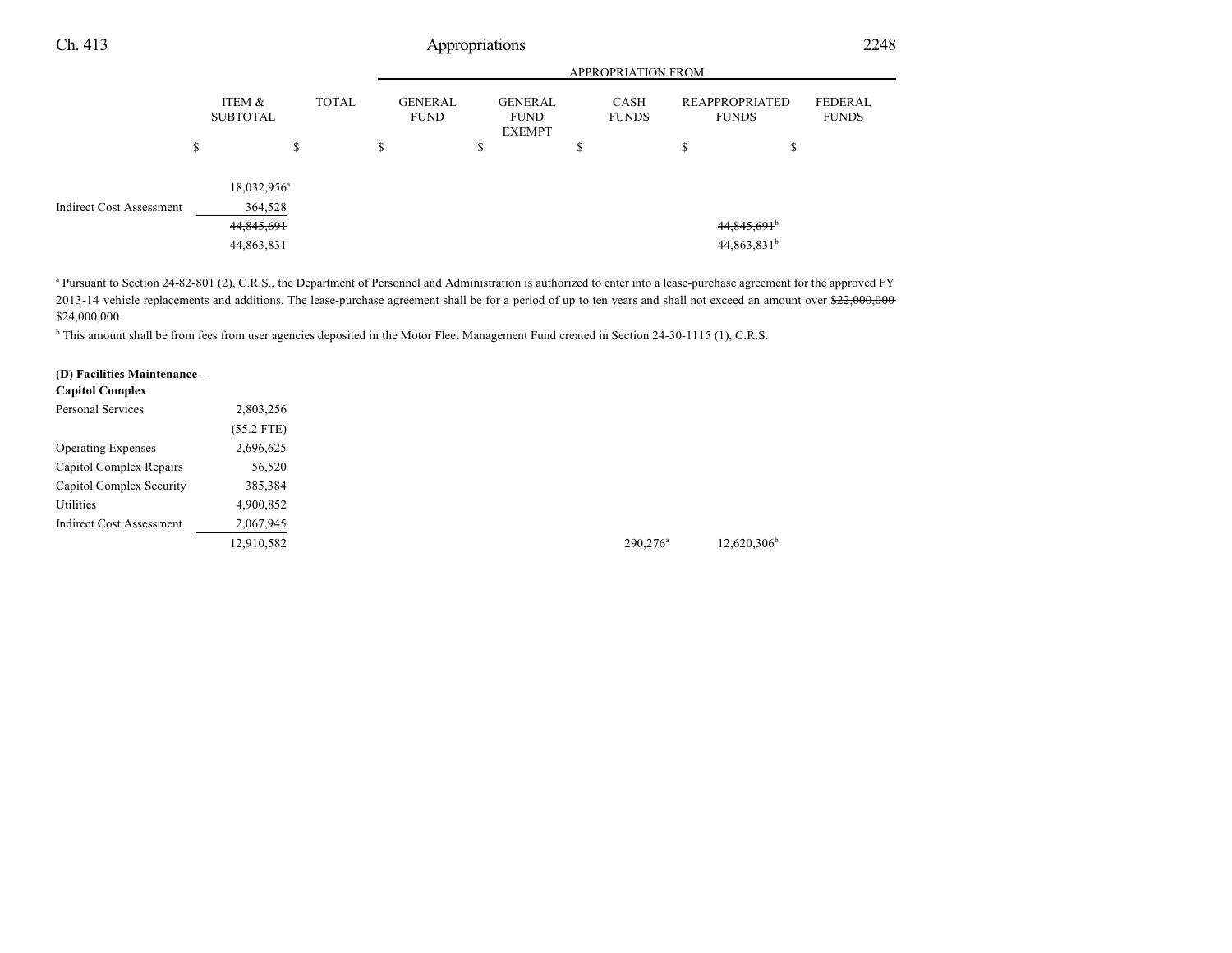a This amount shall be from non-state revenue deposited in the Department of Personnel Revolving Fund created in Section 24-30-1108 (1), C.R.S.

<sup>b</sup> This amount shall be from user fees from other state agencies deposited in the Department of Personnel Revolving Fund created in Section 24-30-1108 (1), C.R.S.

### 78,896,757

78,914,897

### **(5) DIVISION OF ACCOUNTS AND CONTROL - CONTROLLER**

| 2,682,872    | 804,862                            | $1,152,617^{\rm a}$  | 725,393 <sup>b</sup> |
|--------------|------------------------------------|----------------------|----------------------|
| $(34.1$ FTE) |                                    |                      |                      |
| 141,581      | 35,583                             | 105,998 <sup>a</sup> |                      |
|              |                                    |                      |                      |
| 1,000        |                                    | $1,000^{\circ}$      |                      |
| 2,825,453    |                                    |                      |                      |
|              | (A) Office of the State Controller |                      |                      |

<sup>a</sup> These amounts shall be from rebates received from the Procurement Card Program and from institutions of higher education.

<sup>b</sup> This amount shall be from statewide indirect cost recoveries from the Department of Personnel.

This amount shall be from the Recovery Audit Cash Fund created in Section 24-30-203.5 (8), C.R.S.

| (B) State Purchasing Office |  |
|-----------------------------|--|
|-----------------------------|--|

| Personal Services         | 805,769 | $805,769$ <sup>a</sup> |
|---------------------------|---------|------------------------|
|                           |         | $(9.5$ FTE)            |
| <b>Operating Expenses</b> | 27,000  | $27,000^{\rm a}$       |
| Statewide Travel          |         |                        |
| Management Program        | 100,857 | $100,857$ <sup>a</sup> |
|                           |         | $(2.0$ FTE)            |
|                           | 933.626 |                        |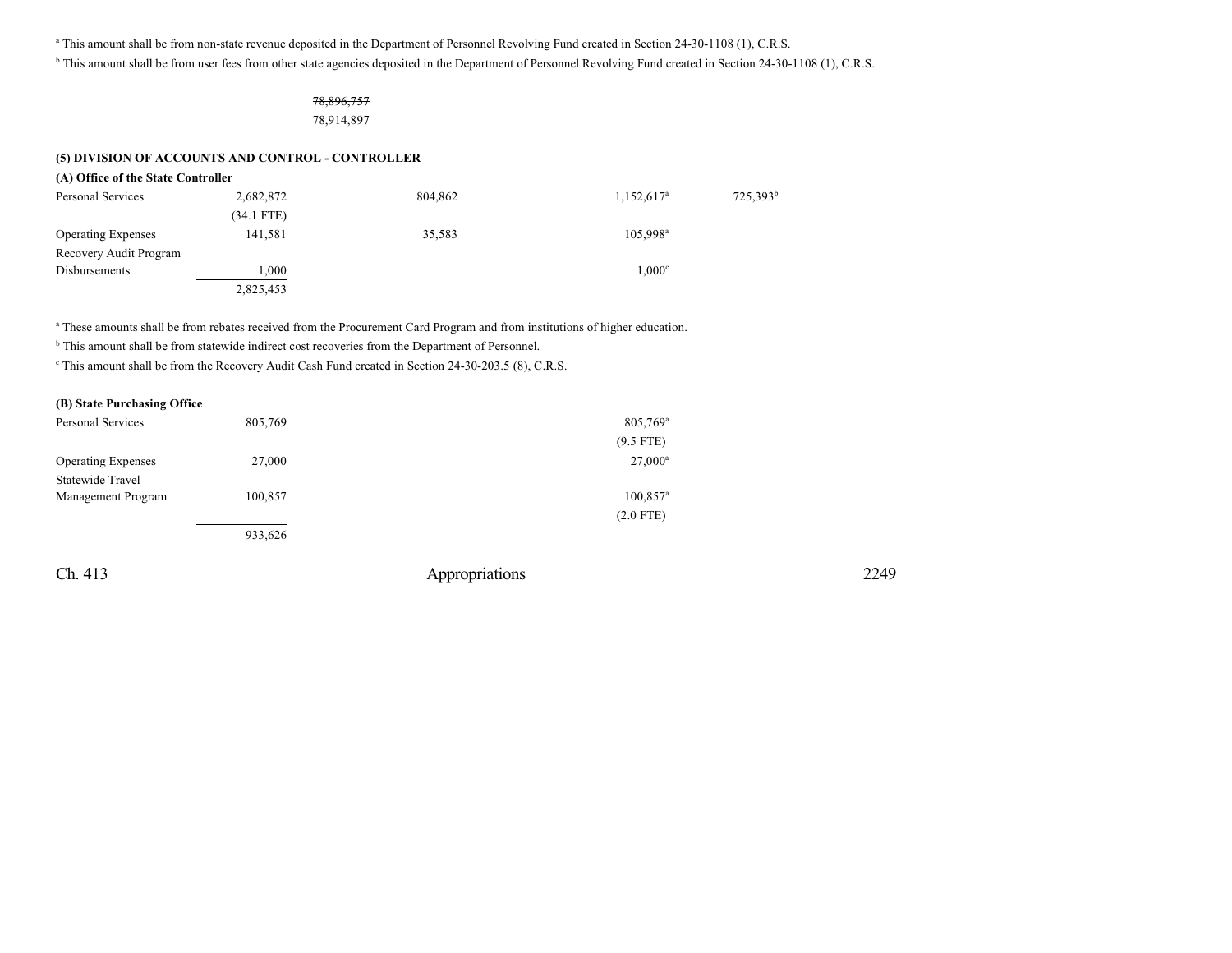|                                      |       | APPROPRIATION FROM            |                               |                      |                                       |                                |  |
|--------------------------------------|-------|-------------------------------|-------------------------------|----------------------|---------------------------------------|--------------------------------|--|
| <b>ITEM &amp;</b><br><b>SUBTOTAL</b> | TOTAL | <b>GENERAL</b><br><b>FUND</b> | <b>GENERAL</b><br><b>FUND</b> | CASH<br><b>FUNDS</b> | <b>REAPPROPRIATED</b><br><b>FUNDS</b> | <b>FEDERAL</b><br><b>FUNDS</b> |  |
|                                      |       |                               | <b>EXEMPT</b>                 |                      |                                       |                                |  |
|                                      |       |                               |                               |                      |                                       |                                |  |

a These amounts shall be from rebates received from the Procurement Card Program, institutions of higher education, reimbursements from the Western States Contracting Alliance (WSCA), and car rental and travel agency rebates.

| (C) Supplier Database and e-Procurement |           |                          |  |
|-----------------------------------------|-----------|--------------------------|--|
| Personal Services                       | 428.426   | $428,426^{\circ}$        |  |
|                                         |           | $(7.0$ FTE)              |  |
| <b>Operating Expenses</b>               | 2,501,539 | $2,501,539$ <sup>a</sup> |  |
|                                         | 2.929.965 |                          |  |

a These amounts shall be from the Supplier Database Cash Fund created in Section 24-102-202.5 (2) (a), C.R.S.

| (D) Collections Services        |              |
|---------------------------------|--------------|
| <b>Personal Services</b>        | 924,596      |
|                                 | $(20.0$ FTE) |
| <b>Operating Expenses</b>       | 349,085      |
| Private Collection              |              |
| Agency Fees                     | 800,000      |
| <b>Indirect Cost Assessment</b> | 250,433      |
|                                 | 2,324,114    |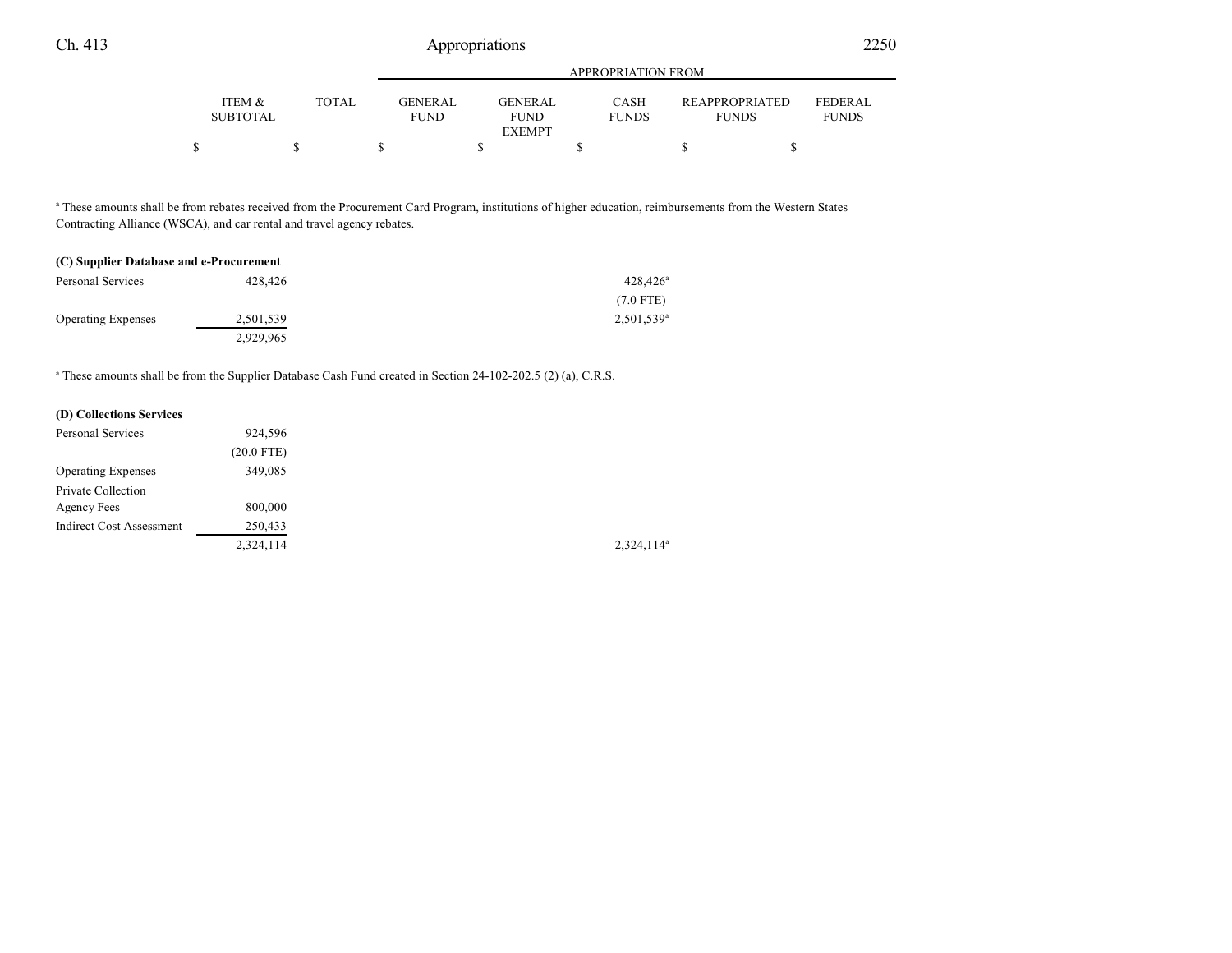<sup>a</sup> This amount shall be from collection fees and receipts.

|                                                                           |              | 9,013,158 |             |                        |
|---------------------------------------------------------------------------|--------------|-----------|-------------|------------------------|
| <b>(6) ADMINISTRATIVE COURTS</b>                                          |              |           |             |                        |
| Personal Services                                                         | 3,229,131    |           |             |                        |
|                                                                           | $(40.0$ FTE) |           |             |                        |
| <b>Operating Expenses</b>                                                 | 143,260      |           |             |                        |
| <b>Indirect Cost Assessment</b>                                           | 171,000      |           |             |                        |
|                                                                           |              | 3,543,391 | $105,916^a$ | 3,437,475 <sup>b</sup> |
| <sup>a</sup> This amount shall be from user fees from non-state agencies. |              |           |             |                        |
| <sup>b</sup> This amount shall be from user fees from state agencies.     |              |           |             |                        |
|                                                                           |              |           |             |                        |

#### **TOTALS PART XV (PERSONNEL AND**

| (PERSONNEL AND         |                          |                        |                            |                          |  |
|------------------------|--------------------------|------------------------|----------------------------|--------------------------|--|
| <b>ADMINISTRATION)</b> | <del>\$172,942,077</del> | <del>\$9,154,163</del> | $$12,354,837$ <sup>a</sup> | <del>\$151,433,077</del> |  |
|                        | \$175,116,395            | \$11.310.341           |                            | $$151.451.217^b$         |  |

a Of this amount, \$1,273,980 contains an (I) notation.

 $b$ Of this amount, \$15,924,315 contains an (I) notation.

**FOOTNOTES** -- The following statements are referenced to the numbered footnotes throughout section 2.

55a Department of Personnel and Administration, Division of Human Resources, Risk Management Services, Workers' Compensation -- It is the intent of the General Assembly that the Department of Personnel be authorized to transfer spending authority for the Workers' Compensation subsection among the line items within this subsection.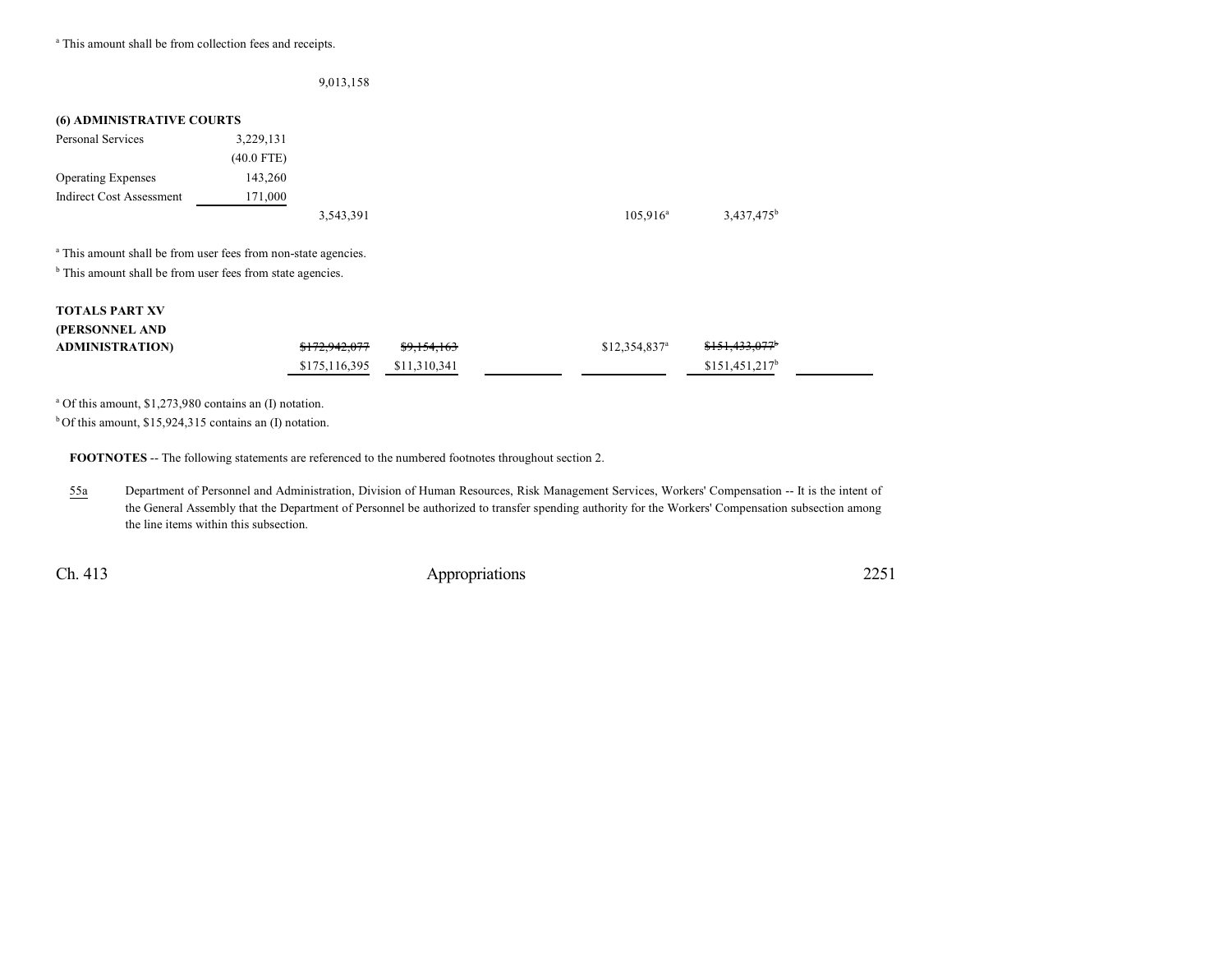|                           |              | APPROPRIATION FROM                                                       |                             |                                       |                                |  |  |
|---------------------------|--------------|--------------------------------------------------------------------------|-----------------------------|---------------------------------------|--------------------------------|--|--|
| ITEM &<br><b>SUBTOTAL</b> | <b>TOTAL</b> | GENERAL<br><b>GENERAL</b><br><b>FUND</b><br><b>FUND</b><br><b>EXEMPT</b> | <b>CASH</b><br><b>FUNDS</b> | <b>REAPPROPRIATED</b><br><b>FUNDS</b> | <b>FEDERAL</b><br><b>FUNDS</b> |  |  |
|                           |              |                                                                          |                             |                                       |                                |  |  |

SECTION 2. Appropriation to the department of personnel and administration for the fiscal year beginning July 1, **2012.** In Session Laws of Colorado 2012, section 2 of chapter 305, (HB 12-1335), **amend** Part XV (2) (C) and affected totals as amended by section 1 of chapter 432, (SB 13-099), Session Laws of Colorado 2013, as follows:

## **PART XV DEPARTMENT OF PERSONNEL AND ADMINISTRATION**

#### **(2) DIVISION OF HUMAN RESOURCES**

| (C) Risk Management Services    |            |                     |                         |
|---------------------------------|------------|---------------------|-------------------------|
| <b>Personal Services</b>        | 753,646    |                     | 753,646 <sup>a</sup>    |
|                                 |            |                     | $(10.5$ FTE)            |
| <b>Operating Expenses</b>       | 68,427     |                     | 68,427 <sup>a</sup>     |
| Legal Services                  |            |                     |                         |
| for $31,860$ hours              | 2,461,185  |                     | $2,461,185(I)^{b}$      |
| <b>Liability Premiums</b>       | 7,446,986  |                     | $7,446,986(I)^{b}$      |
| <b>Property Premiums</b>        | 8,698,417  |                     | $8,698,417(1)^c$        |
| Workers' Compensation           |            |                     |                         |
| Premiums                        | 38,808,757 |                     | 38,808,757 <sup>d</sup> |
|                                 | 40,447,902 | $1,639,145^{\circ}$ |                         |
| <b>Indirect Cost Assessment</b> | 52,088     |                     | 52,088 <sup>a</sup>     |
|                                 | 58,289,506 |                     |                         |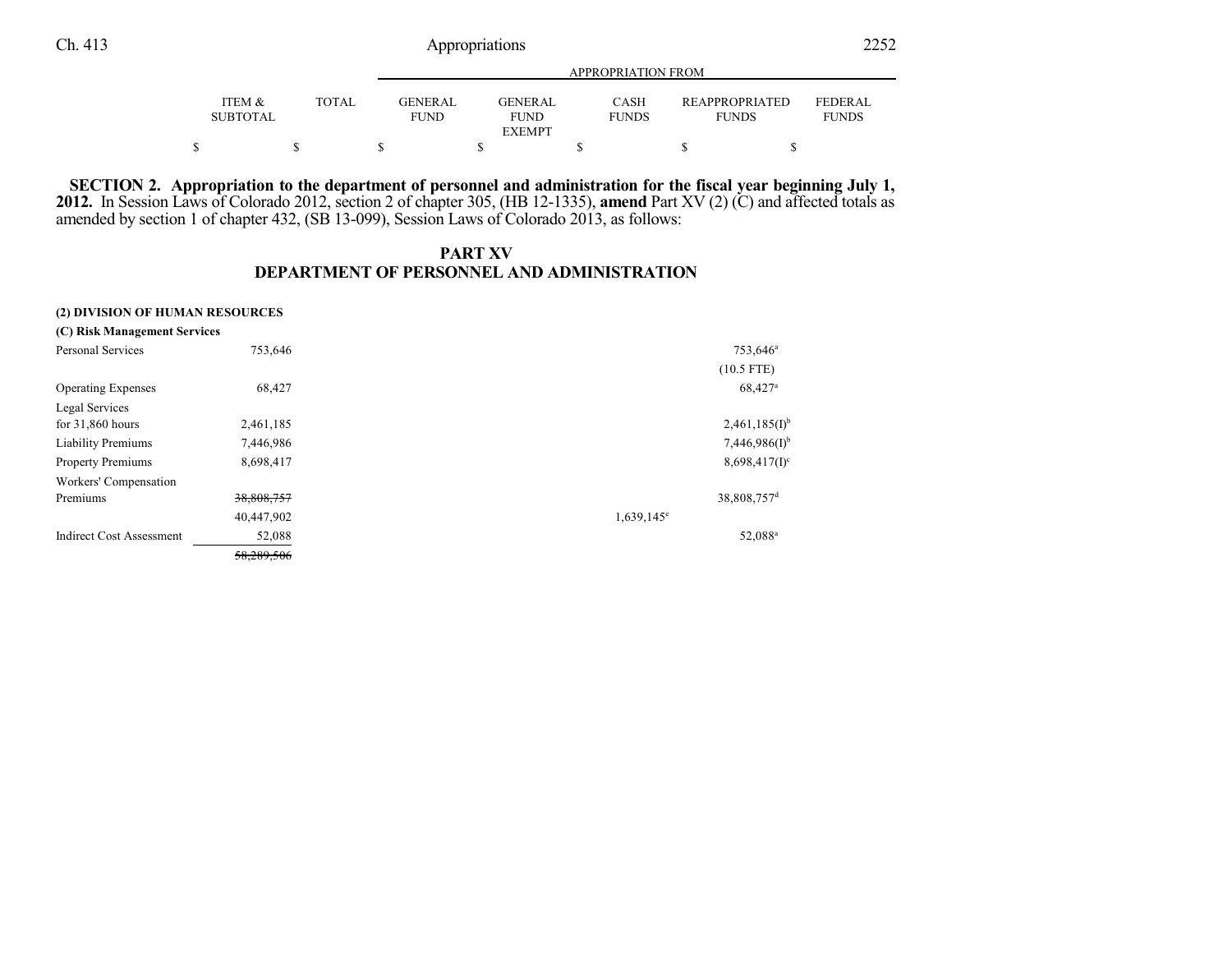#### 59,928,651

<sup>a</sup> These amounts shall be from the Risk Management Fund created in Section 24-30-1510 (1) (a), C.R.S., pursuant to Section 24-30-1510 (3), C.R.S., the Self-Insured Property Fund created in Section 24-30-1510.5 (1) (a), C.R.S., pursuant to Section 24-30-1510.5 (3), C.R.S., and the State Employee Workers' Compensation Account created in Section 24-30-1510.7 (1) (a), C.R.S., pursuant to Section 24-30-1510.7 (2), C.R.S.

<sup>b</sup> These amounts shall be from appropriations to other state agencies for the Risk Management Fund created in Section 24-30-1510 (1) (a), C.R.S. For informational purposes, moneys in this fund are continuously appropriated for purposes other than the direct and indirect administrative costs of operating the risk management system.  $\degree$  This amount shall be from appropriations to other state agencies for the Self-Insured Property Fund created in Section 24-30-1510.5 (1) (a), C.R.S. For informational purposes, moneys in this fund are continuously appropriated for purposes other than the direct and indirect administrative costs of operating the risk management system.

d This amount shall be from appropriations to other state agencies for the State Employee Workers' Compensation Account created in Section 24-30-1510.7 (1) (a), C.R.S.

e THIS AMOUNT SHALL BE FROM THE STATE EMPLOYEE WORKERS' COMPENSATION ACCOUNT CREATED IN SECTION 24-30-1510.7 (1) (a), C.R.S.

## **TOTALS PART XV**

| (PERSONNEL) | <del>\$164,229,133</del> | \$6,646,114 | $$12,565,917^a$           | $$145.017.102^b$ |
|-------------|--------------------------|-------------|---------------------------|------------------|
|             | \$165,868,278            |             | \$14.205.062 <sup>a</sup> |                  |

a Of this amount, \$1,278,660 contains an (I) notation.

b Of this amount, \$18,606,588 contains an (I) notation.